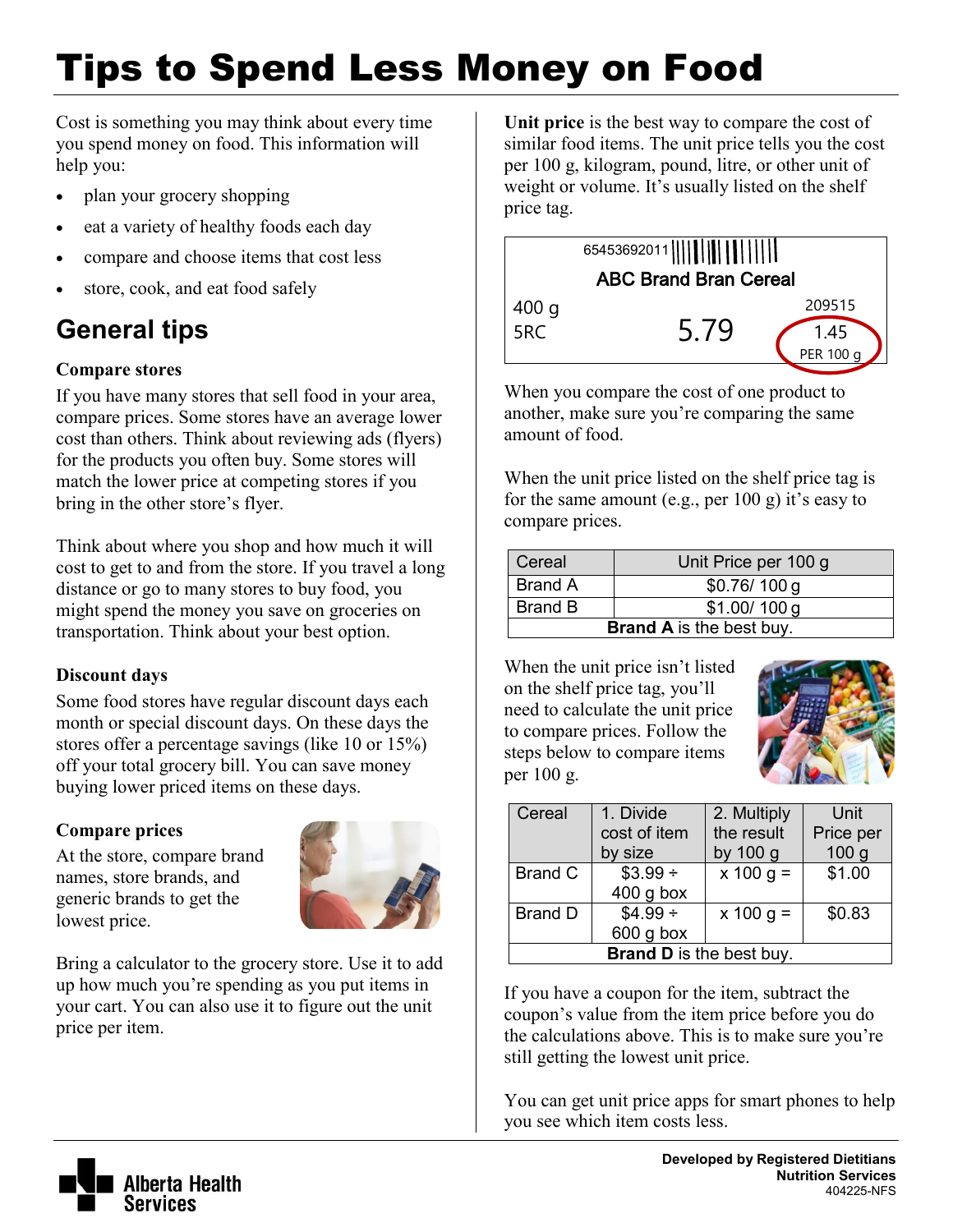#### **Value or family packs**

Buying food in larger amounts and dividing them into smaller amounts at home may save you money. When on sale, if you can, buy large packages that will not spoil quickly like canned and dry-boxed foods. At home, it's important to store food properly so it won't spoil. If you have to throw food away, it won't save you money.

#### **Bulk foods bins**

Buying foods in bulk bins may cost less. Compare the unit price of the bulk food to the packaged item. You may save money because you can buy only the amount of food you need.

## **Before shopping for food**

#### **Meal planning**

**Step 1:** Start by reviewing your schedule. Think about your family's activities, work schedules and time, when you decide what foods to buy and



what you'll prepare. Some weeks may be busier than others. This may affect the type of foods you buy as you'll have less time to prepare meals.

**Step 2**: Check your cupboards, fridge, and freezer to see what foods you already have. Use these foods when planning your menu.

**Step 3**: Make a grocery list. Check store flyers to see if you can buy lower-cost items to use in your menu.

#### **Should you make it or buy it?**

You can buy some foods partially or fully-prepared. When you plan your menu, there might be some prepared foods you buy to save time. Prepared foods may cost more, but the time you save may be worth the extra cost. For example: A cooked rotisserie chicken might cost more than one you have to cook yourself but will save you time.

Sometimes prepared foods may cost the same or less. For example: If you need to shred cheese for a casserole and shredded cheese is a lower price than block cheese; the shredded cheese will save you time and money.

## **Shop for healthy foods**

Make healthy food choices to get the most nutrition for your money. Think about your family's food preferences when you make changes to eat more healthy foods. However, buying some healthy food may cost more.

Below are some tips to choose healthier foods. For more information, go to Health Canada's website, [Canada.ca,](https://www.canada.ca/en.html) and search for *[Tips for Healthy Eating.](https://food-guide.canada.ca/en/tips-for-healthy-eating/)*

## **Vegetables and fruits**

#### **Frozen:**

- Buy frozen vegetables and fruits. They're just as nutritious as fresh, and store longer.
- Choose plain frozen vegetables. The vegetables sold with added sauces may be higher in fat, sugar, and salt.
- Larger bags of frozen vegetables and fruits may have a lower unit price than smaller bags.

#### **Canned:**

- Buy canned fruit packed in its own juice or water.
- Look for canned vegetables labelled *no added salt* or *low sodium (salt)*.

#### **Fresh:**

 Buy fresh vegetables and fruits when they're on sale.



- Choose varieties with a lower unit price or buy different types of vegetables or fruits.
- Only buy amounts you can use before spoiling, or freeze to enjoy at a later date.
- Buying food in season will get you fresher taste, but not always a lower price. Compare prices between fresh, frozen, and canned food.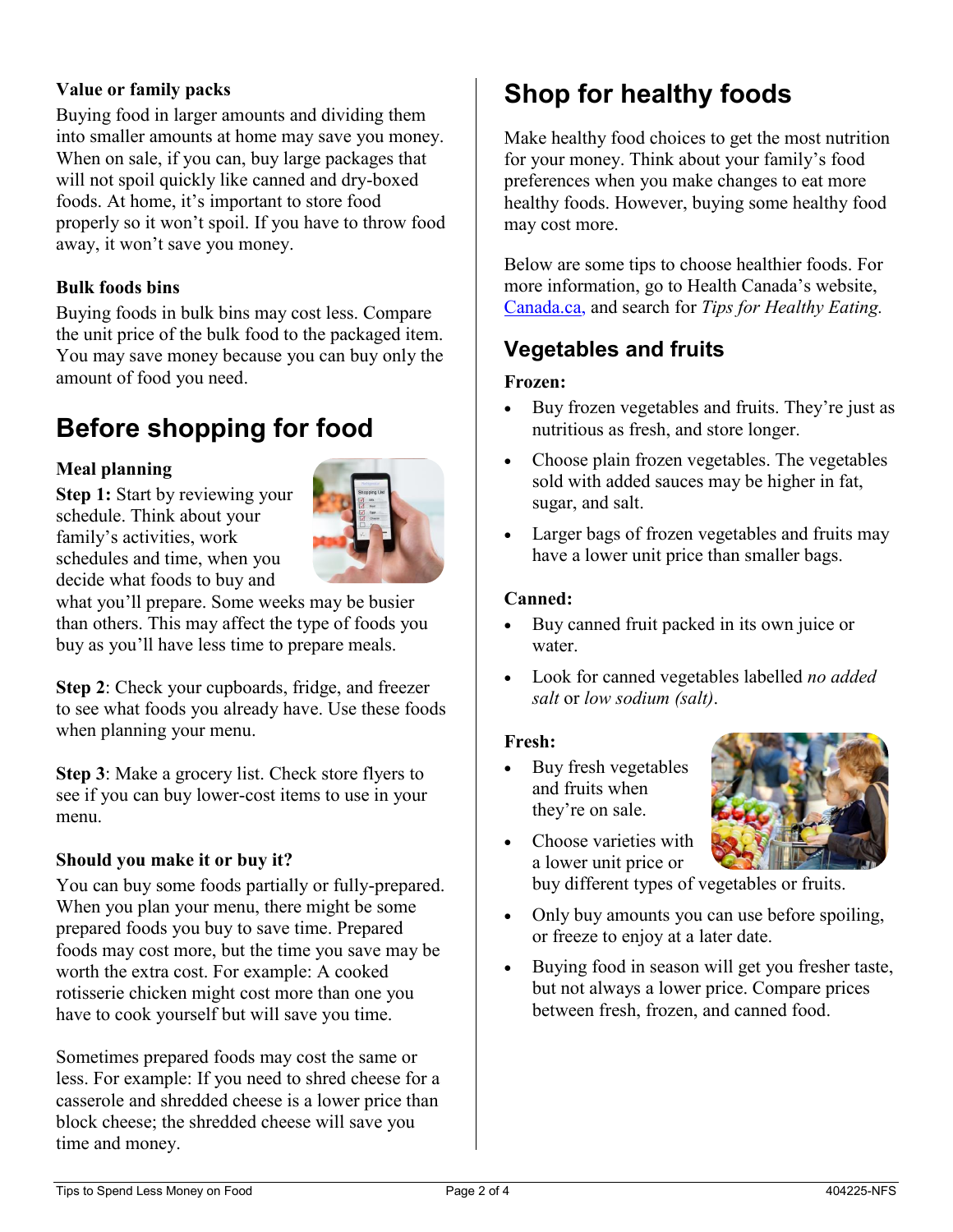## **Grain foods**



Compare prices to see if you can buy whole wheat or whole grain breads, crackers, and pasta at the same or a lower price than refined products. Whole grains provide more nutrients and are healthier choices than refined grains.

Breads and flatbreads like naans, pitas, and tortillas can be frozen and used at a later date if you can store them. Buy on sale and if possible, buy them in bulk and stock up.

Packaged seasoned rice and pasta side dish mixes often contain more sodium and fat. These may cost more than plain rice and pasta. Adding your own low-sodium spices is healthier and may cost less.

Plain cooked cereals are less expensive than prepackaged instant cereals. For example, a bag of plain oatmeal costs less than a box of packaged individual servings. When making your own cooked cereal, you can add flavourings like cinnamon or applesauce.

When the cost is the same or lower, choose whole grain higher fibre dry cereals with little or no added sugar instead of non-whole grain types.

## **Protein foods**

#### **Milk**

Larger amounts of milk can cost less (or have a lower unit price), and are a good choice if you're able to use it before the best before date.

| 1% Milk                          | Divide cost of item<br>by size (Litres) | <b>Unit Price</b><br>per 1 Litre |  |  |
|----------------------------------|-----------------------------------------|----------------------------------|--|--|
|                                  |                                         |                                  |  |  |
| 1 Litre carton                   | $$1.52 \div 1 = $1.52$                  | \$1.52                           |  |  |
| 4 Litre jug                      | $$4.54 \div 4 = $1.14$                  | \$1.14                           |  |  |
| The 4 Litre jug is the best buy. |                                         |                                  |  |  |

Canada's Food Guide recommends choosing skim, 1%, or 2% milk most often.

If you use fortified soy beverage, compare the price of fresh to the shelf-stable kind.

#### **Cheese**

For cheese, look for lower fat (20% M.F. or less) on the label. Compare prices between lower fat cheese and regular cheese and buy lower fat, when possible.

Compare the price of block to shredded cheese. Slicing or shredding your own cheese may cost less if the grated or sliced versions aren't on sale.

#### **Yogurt**

Yogurt in the large tub may be a lower cost than buying several single-serve sizes. Yogurt with 2% M.F. or less is a healthier choice, so look for lower prices on these.



#### **Beans, peas, and lentils**

Dried beans, lentils, and split peas are less expensive than canned beans or using meat. If you have time to cook beans, they'll cost less.

If you buy canned beans and lentils, look for brands with no salt added, or rinse regular types under water to remove some of the sodium (salt).

#### **Eggs**

Eggs are usually lower cost than meat. Check that the shells aren't broken, so you don't pay for eggs that you can't use.



Buy peanut butter or other nut butters. When it's the same or lower price, choose nut butters with less added salt and sugar, as they're healthier.

#### **Meat, poultry, and fish**

Canned tuna and salmon may cost less than fresh fish. Canned tuna packed in water contains less fat than oil packed.



Frozen fish can be less expensive than fresh. Plain fish is usually a healthier choice as it's lower in fat and sodium than battered fish.

When buying meat, poultry, or fish, the amount of preparation before sale will affect the price. For example, boneless, skinless, fresh fish may cost more than one that has skin and bones.